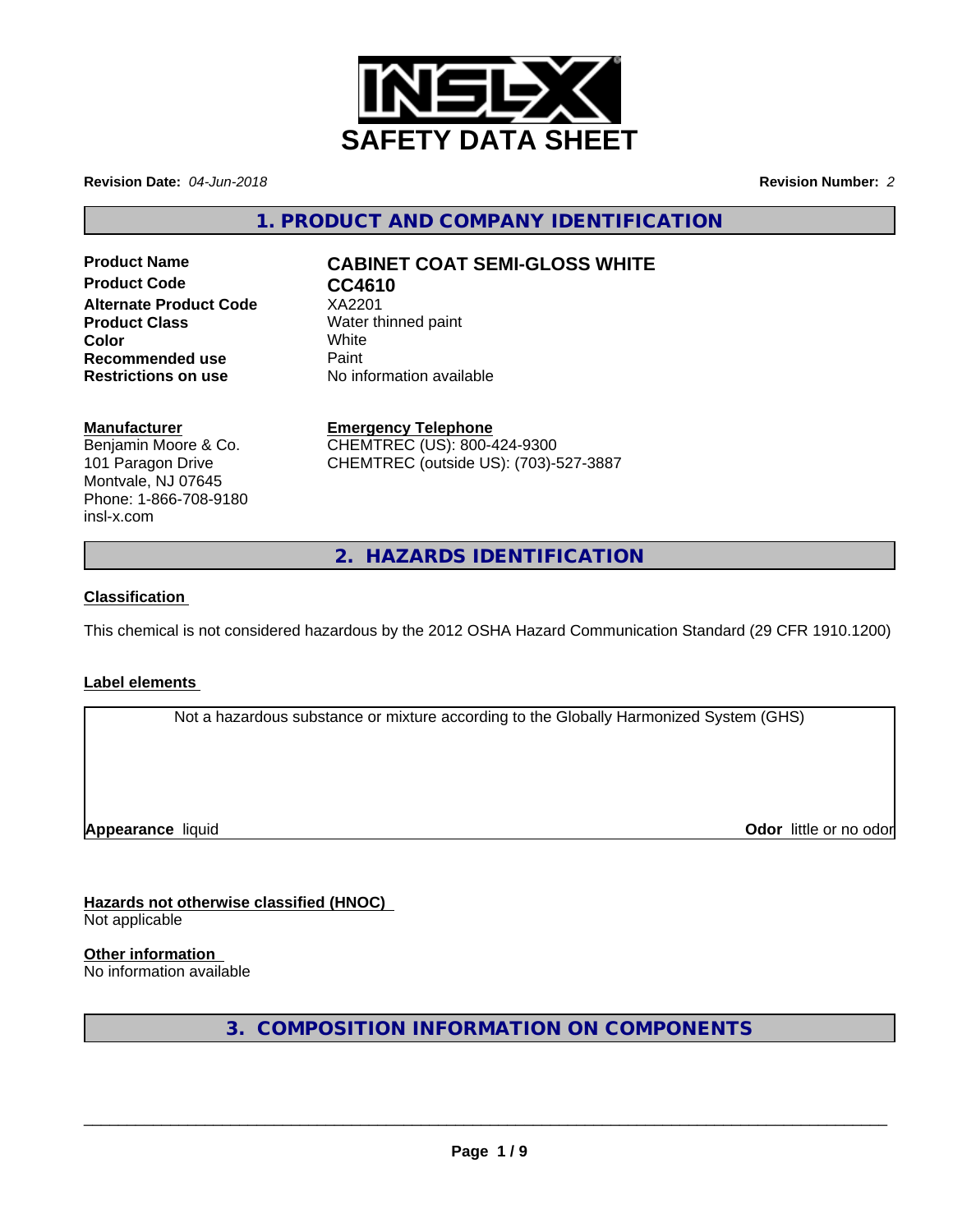| <b>Chemical name</b> | <b>CAS No.</b> | Weight-% |
|----------------------|----------------|----------|
| Titanium dioxide     | 13463-67-7     | ∠◡       |
| Silica, amorphous    | 7631-86-9      |          |
| Ammonia              | 7664-41-7      | v.J      |

|                                                  | 4. FIRST AID MEASURES                                                                                    |
|--------------------------------------------------|----------------------------------------------------------------------------------------------------------|
| <b>General Advice</b>                            | No hazards which require special first aid measures.                                                     |
| <b>Eye Contact</b>                               | Rinse thoroughly with plenty of water for at least 15 minutes and consult a<br>physician.                |
| <b>Skin Contact</b>                              | Wash off immediately with soap and plenty of water while removing all<br>contaminated clothes and shoes. |
| <b>Inhalation</b>                                | Move to fresh air. If symptoms persist, call a physician.                                                |
| Ingestion                                        | Clean mouth with water and afterwards drink plenty of water. Consult a physician<br>if necessary.        |
| <b>Most Important</b><br><b>Symptoms/Effects</b> | None known.                                                                                              |
| <b>Notes To Physician</b>                        | Treat symptomatically.                                                                                   |
|                                                  |                                                                                                          |

**5. FIRE-FIGHTING MEASURES 1999 THE SET IN A SET IN A SET IN A SET I**N A SET IN A SET IN A SET IN A SET IN A SET IN

| <b>Suitable Extinguishing Media</b>                                              | Use extinguishing measures that are appropriate to local<br>circumstances and the surrounding environment.                                   |
|----------------------------------------------------------------------------------|----------------------------------------------------------------------------------------------------------------------------------------------|
| <b>Protective Equipment And Precautions For</b><br><b>Firefighters</b>           | As in any fire, wear self-contained breathing apparatus<br>pressure-demand, MSHA/NIOSH (approved or equivalent)<br>and full protective gear. |
| <b>Specific Hazards Arising From The Chemical</b>                                | Closed containers may rupture if exposed to fire or<br>extreme heat.                                                                         |
| <b>Sensitivity To Mechanical Impact</b>                                          | No.                                                                                                                                          |
| <b>Sensitivity To Static Discharge</b>                                           | No.                                                                                                                                          |
| <b>Flash Point Data</b><br>Flash Point (°F)<br>Flash Point (°C)<br><b>Method</b> | Not applicable<br>Not applicable<br>Not applicable                                                                                           |
| <b>Flammability Limits In Air</b>                                                |                                                                                                                                              |
| Lower flammability limit:<br><b>Upper flammability limit:</b>                    | Not applicable<br>Not applicable                                                                                                             |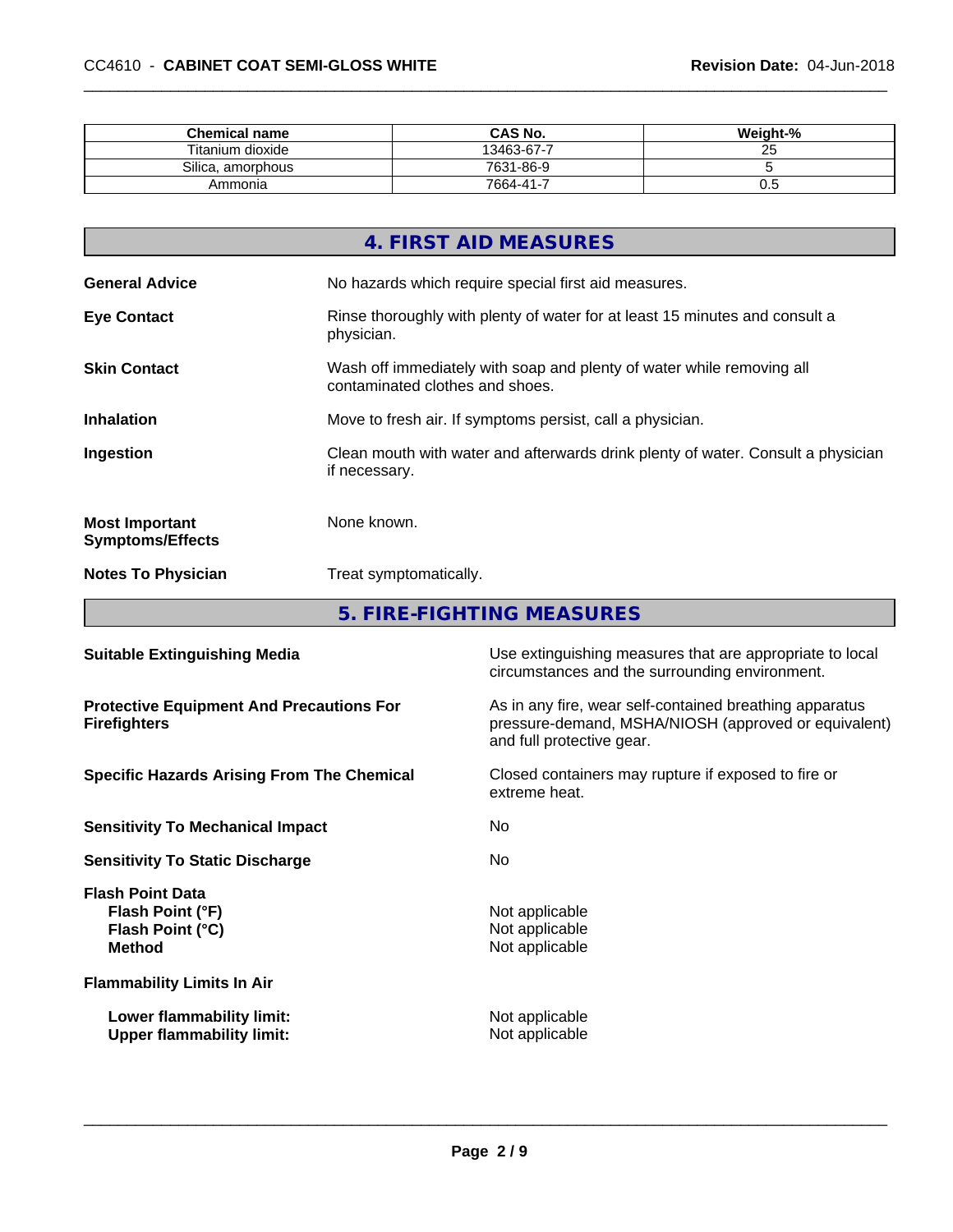| <b>NFPA</b> | Health: | <b>Flammability: 0</b> | <b>Instability: 0</b> | <b>Special: Not Applicable</b> |  |
|-------------|---------|------------------------|-----------------------|--------------------------------|--|
|             |         |                        |                       |                                |  |

### **NFPA Legend**

- 0 Not Hazardous
- 1 Slightly
- 2 Moderate
- 3 High
- 4 Severe

*The ratings assigned are only suggested ratings, the contractor/employer has ultimate responsibilities for NFPA ratings where this system is used.*

*Additional information regarding the NFPA rating system is available from the National Fire Protection Agency (NFPA) at www.nfpa.org.*

# **6. ACCIDENTAL RELEASE MEASURES Personal Precautions** Avoid contact with skin, eyes and clothing. Ensure adequate ventilation. **Other Information** Prevent further leakage or spillage if safe to do so. **Environmental precautions** See Section 12 for additional Ecological Information. **Methods for Cleaning Up** Soak up with inert absorbent material. Sweep up and shovel into suitable containers for disposal. **7. HANDLING AND STORAGE Handling Avoid contact with skin, eyes and clothing. Avoid breathing vapors, spray mists or spray mists or** sanding dust. In case of insufficient ventilation, wear suitable respiratory equipment. **Storage** Keep container tightly closed. Keep out of the reach of children. **Incompatible Materials** No information available

**8. EXPOSURE CONTROLS/PERSONAL PROTECTION**

### **Exposure Limits**

| <b>Chemical name</b> | <b>ACGIH TLV</b>  | <b>OSHA PEL</b>   |
|----------------------|-------------------|-------------------|
| Titanium dioxide     | 10 mg/m $3$ - TWA | 15 mg/m $3$ - TWA |
| Silica, amorphous    | N/E               | 20 mppcf - TWA    |
| Ammonia              | 25 ppm - TWA      | 50 ppm - TWA      |
|                      | 35 ppm - STEL     | 35 mg/m $3$ - TWA |

### **Legend**

ACGIH - American Conference of Governmental Industrial Hygienists Exposure Limits OSHA - Occupational Safety & Health Administration Exposure Limits N/E - Not Established

**Engineering Measures** Ensure adequate ventilation, especially in confined areas.

 $\overline{\phantom{a}}$  ,  $\overline{\phantom{a}}$  ,  $\overline{\phantom{a}}$  ,  $\overline{\phantom{a}}$  ,  $\overline{\phantom{a}}$  ,  $\overline{\phantom{a}}$  ,  $\overline{\phantom{a}}$  ,  $\overline{\phantom{a}}$  ,  $\overline{\phantom{a}}$  ,  $\overline{\phantom{a}}$  ,  $\overline{\phantom{a}}$  ,  $\overline{\phantom{a}}$  ,  $\overline{\phantom{a}}$  ,  $\overline{\phantom{a}}$  ,  $\overline{\phantom{a}}$  ,  $\overline{\phantom{a}}$ 

### **Personal Protective Equipment**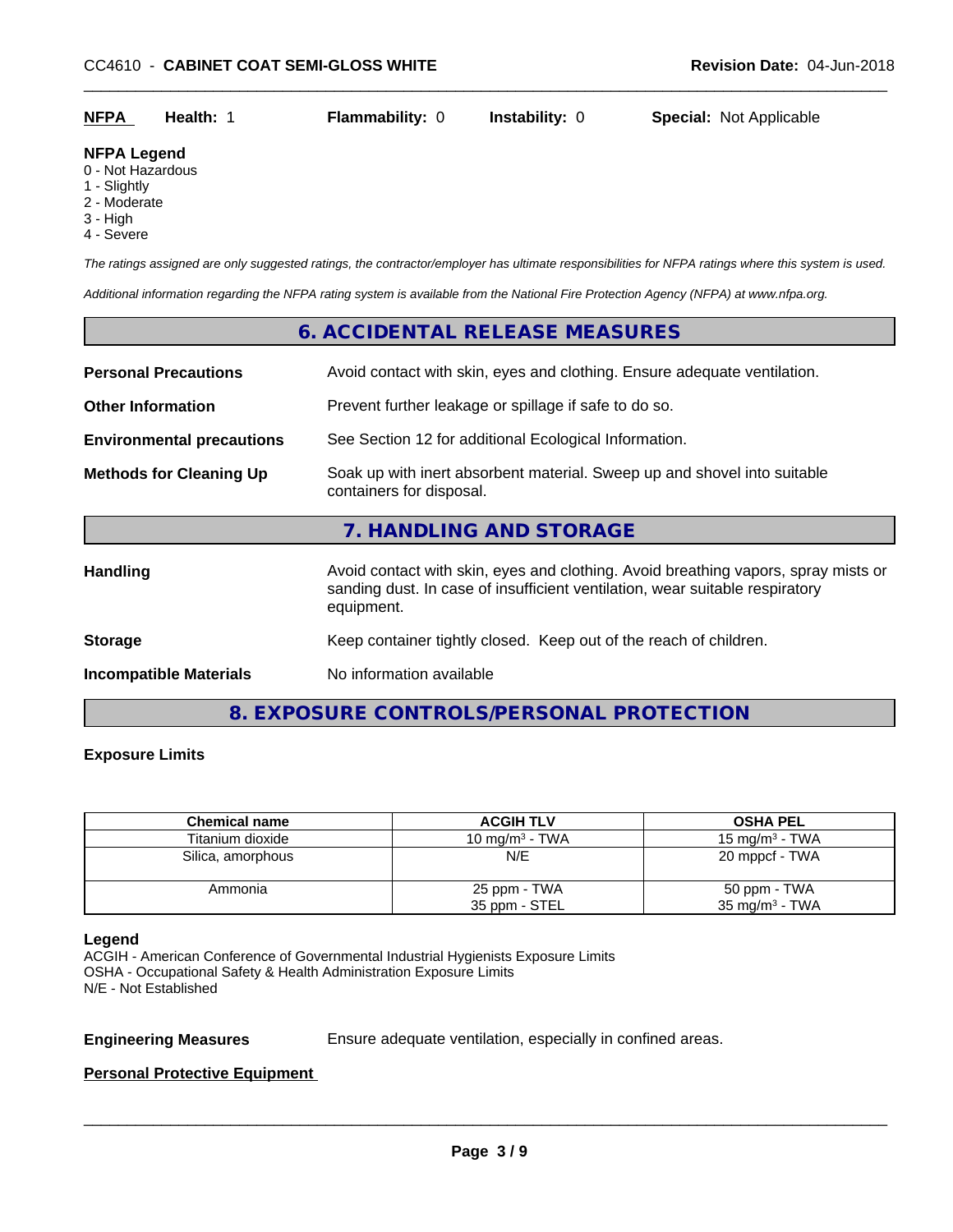| <b>Eye/Face Protection</b>    | Safety glasses with side-shields.                                        |
|-------------------------------|--------------------------------------------------------------------------|
| <b>Skin Protection</b>        | Protective gloves and impervious clothing.                               |
| <b>Respiratory Protection</b> | In case of insufficient ventilation wear suitable respiratory equipment. |
| Ivaiono Moscuros              | Avoid contact with skin, eves and clothing. Remove and wash contaminated |

**Hygiene Measures** Avoid contact with skin, eyes and clothing. Remove and wash contaminated clothing before re-use. Wash thoroughly after handling.

### **9. PHYSICAL AND CHEMICAL PROPERTIES**

**Appearance** liquid **Odor** little or no odor **Odor Threshold** No information available **Density (lbs/gal)** 10.2 - 10.6 **Specific Gravity** 1.23 - 1.27 **pH pH**  $\blacksquare$ **Viscosity (cps)** No information available<br> **Solubility (ies)** No information available<br>
No information available **Water solubility** No information available **Evaporation Rate Evaporation Rate No information available Vapor pressure @20 °C (kPa)** No information available **Vapor density** No information available **Wt. % Solids** 40 - 50<br> **Vol. % Solids** 30 - 40 **Vol. % Solids Wt. % Volatiles** 50 - 60 **Vol. % Volatiles** 60 - 70 **VOC Regulatory Limit (g/L)** <50 **Boiling Point (°F)** 212 **Boiling Point**  $(^{\circ}C)$  100 **Freezing Point (°F)** 32 **Freezing Point (°C)** 0 **Flash Point (°F)** Not applicable **Flash Point (°C)** Not applicable **Method** Not applicable<br> **Flammability (solid, gas)** Not applicable Not applicable **Flammability** (solid, gas) **Upper flammability limit:**<br> **Lower flammability limit:** Not applicable Not applicable **Lower flammability limit:**<br> **Autoignition Temperature (°F)** Not applicable havailable **Autoignition Temperature (°F) Autoignition Temperature (°C)** No information available **Decomposition Temperature (°F)** No information available **Decomposition Temperature (°C)**<br> **Partition coefficient**<br> **Partition coefficient**<br> **Partition coefficient** 

# **Solubility(ies)** No information available **No information available**

### **10. STABILITY AND REACTIVITY**

| <b>Reactivity</b>                       | Not Applicable                           |
|-----------------------------------------|------------------------------------------|
| <b>Chemical Stability</b>               | Stable under normal conditions.          |
| <b>Conditions to avoid</b>              | Prevent from freezing.                   |
| <b>Incompatible Materials</b>           | No materials to be especially mentioned. |
| <b>Hazardous Decomposition Products</b> | None under normal use.                   |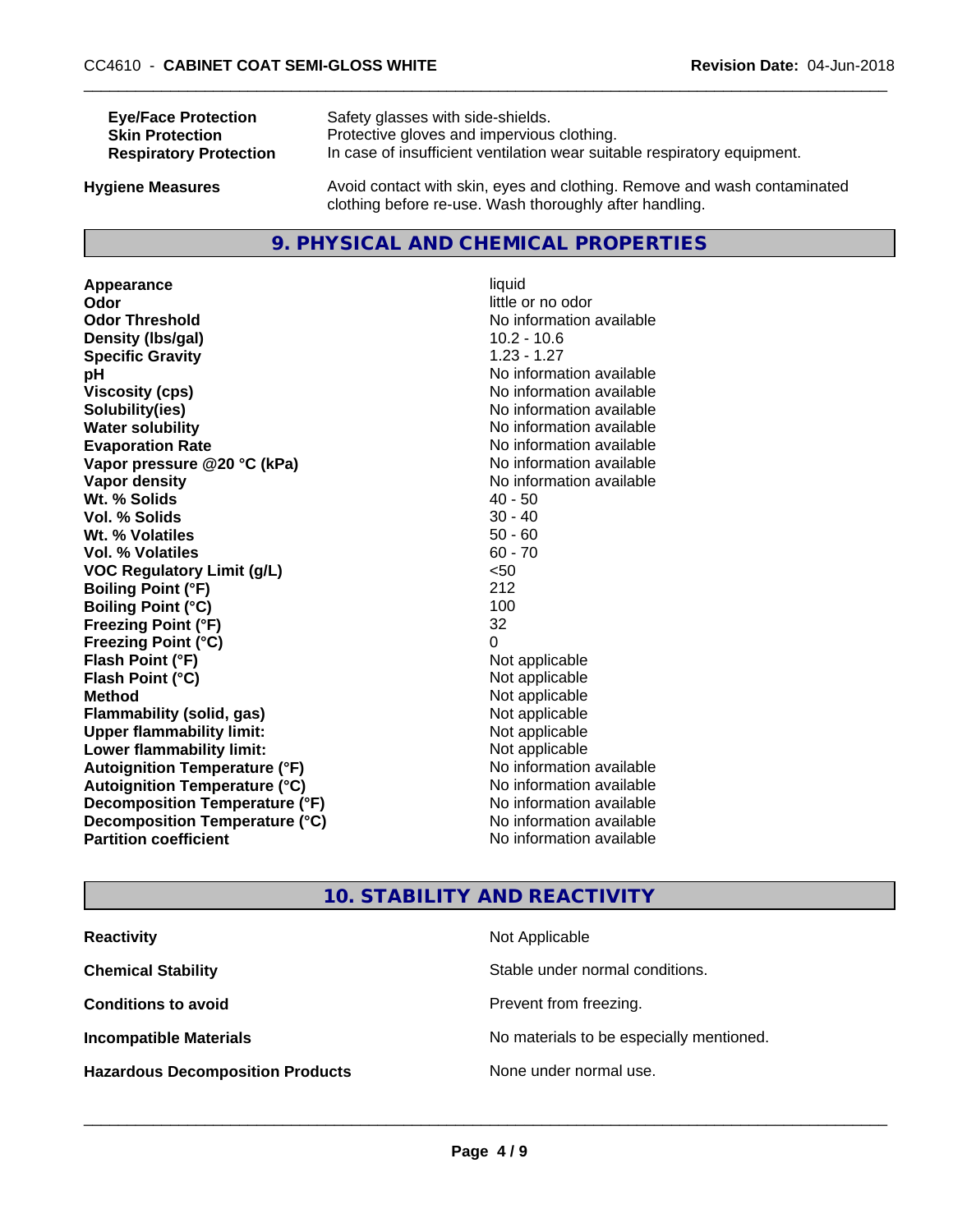| Possibility of hazardous reactions                                                                                                                                                                                                                                                                                                                                                                                                                                                                                | None under normal conditions of use.                                                                                                                                                                                                                                                                                                                                                                                                                                                                                                                                                                                                                                                                    |
|-------------------------------------------------------------------------------------------------------------------------------------------------------------------------------------------------------------------------------------------------------------------------------------------------------------------------------------------------------------------------------------------------------------------------------------------------------------------------------------------------------------------|---------------------------------------------------------------------------------------------------------------------------------------------------------------------------------------------------------------------------------------------------------------------------------------------------------------------------------------------------------------------------------------------------------------------------------------------------------------------------------------------------------------------------------------------------------------------------------------------------------------------------------------------------------------------------------------------------------|
|                                                                                                                                                                                                                                                                                                                                                                                                                                                                                                                   | 11. TOXICOLOGICAL INFORMATION                                                                                                                                                                                                                                                                                                                                                                                                                                                                                                                                                                                                                                                                           |
| <b>Product Information</b>                                                                                                                                                                                                                                                                                                                                                                                                                                                                                        |                                                                                                                                                                                                                                                                                                                                                                                                                                                                                                                                                                                                                                                                                                         |
| Information on likely routes of exposure                                                                                                                                                                                                                                                                                                                                                                                                                                                                          |                                                                                                                                                                                                                                                                                                                                                                                                                                                                                                                                                                                                                                                                                                         |
| <b>Principal Routes of Exposure</b>                                                                                                                                                                                                                                                                                                                                                                                                                                                                               | Eye contact, skin contact and inhalation.                                                                                                                                                                                                                                                                                                                                                                                                                                                                                                                                                                                                                                                               |
| <b>Acute Toxicity</b>                                                                                                                                                                                                                                                                                                                                                                                                                                                                                             |                                                                                                                                                                                                                                                                                                                                                                                                                                                                                                                                                                                                                                                                                                         |
| <b>Product Information</b>                                                                                                                                                                                                                                                                                                                                                                                                                                                                                        | No information available                                                                                                                                                                                                                                                                                                                                                                                                                                                                                                                                                                                                                                                                                |
|                                                                                                                                                                                                                                                                                                                                                                                                                                                                                                                   | Symptoms related to the physical, chemical and toxicological characteristics                                                                                                                                                                                                                                                                                                                                                                                                                                                                                                                                                                                                                            |
| <b>Symptoms</b>                                                                                                                                                                                                                                                                                                                                                                                                                                                                                                   | No information available                                                                                                                                                                                                                                                                                                                                                                                                                                                                                                                                                                                                                                                                                |
|                                                                                                                                                                                                                                                                                                                                                                                                                                                                                                                   | Delayed and immediate effects as well as chronic effects from short and long-term exposure                                                                                                                                                                                                                                                                                                                                                                                                                                                                                                                                                                                                              |
| Eye contact<br><b>Skin contact</b><br><b>Inhalation</b><br>Ingestion<br><b>Sensitization</b><br><b>Neurological Effects</b><br><b>Mutagenic Effects</b><br><b>Reproductive Effects</b><br><b>Developmental Effects</b><br><b>Target organ effects</b><br><b>STOT - single exposure</b><br><b>STOT - repeated exposure</b><br>Other adverse effects<br><b>Aspiration Hazard</b><br><b>Numerical measures of toxicity</b><br><b>ATEmix (oral)</b><br><b>ATEmix (dermal)</b><br><b>ATEmix (inhalation-dust/mist)</b> | May cause slight irritation.<br>Substance may cause slight skin irritation. Prolonged or repeated contact may dry<br>skin and cause irritation.<br>May cause irritation of respiratory tract.<br>Ingestion may cause gastrointestinal irritation, nausea, vomiting and diarrhea.<br>No information available<br>No information available.<br>No information available.<br>No information available.<br>No information available.<br>No information available.<br>No information available.<br>No information available.<br>No information available.<br>No information available<br>The following values are calculated based on chapter 3.1 of the GHS document<br>41222 mg/kg<br>180663<br>339.4 mg/L |
| <b>Component Information</b>                                                                                                                                                                                                                                                                                                                                                                                                                                                                                      |                                                                                                                                                                                                                                                                                                                                                                                                                                                                                                                                                                                                                                                                                                         |
| Titanium dioxide<br>LD50 Oral: > 10000 mg/kg (Rat)<br>Silica, amorphous<br>LD50 Oral: $>$ 5000 mg/kg (Rat)<br>LD50 Dermal: 2,000 mg/kg (Rabbit)<br>LC50 Inhalation (Dust): > 2 mg/L<br>Ammonia<br>LC50 Inhalation (Vapor): 2000 ppm (Rat, 4 hr.)                                                                                                                                                                                                                                                                  |                                                                                                                                                                                                                                                                                                                                                                                                                                                                                                                                                                                                                                                                                                         |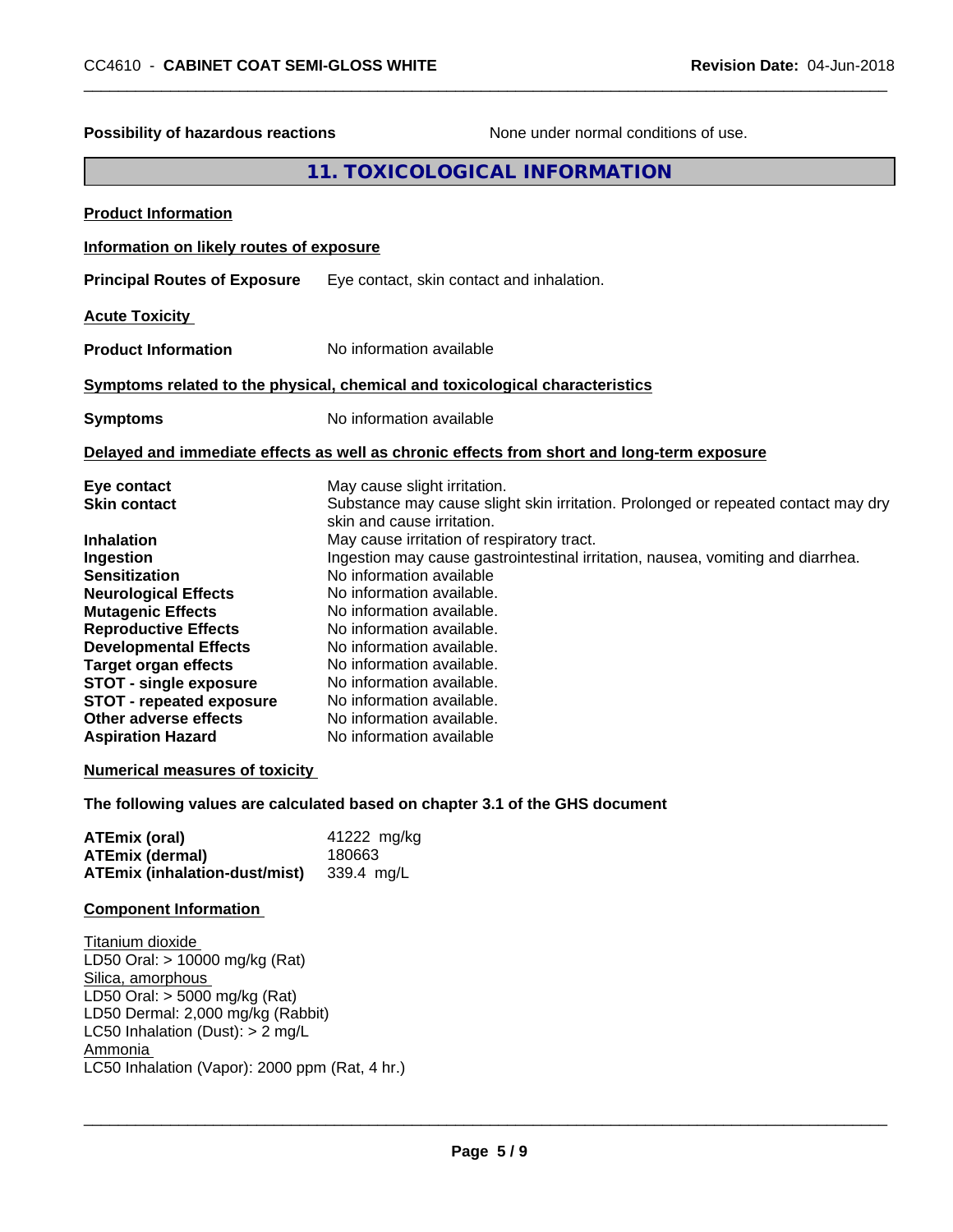### **Carcinogenicity**

*The information below indicateswhether each agency has listed any ingredient as a carcinogen:.*

| <b>Chemical</b><br>name             | <b>IARC</b>                    | <b>NTP</b> | ດເ⊔າ<br>שטש |
|-------------------------------------|--------------------------------|------------|-------------|
|                                     | .<br>2B<br>: Human<br>Possible |            | Listed      |
| $-1$<br>, dioxide<br><b>itanium</b> | Carcinoɑen                     |            |             |

• Although IARC has classified titanium dioxide as possibly carcinogenic to humans (2B), their summary concludes: "No significant exposure to titanium dioxide is thought to occur during the use of products in which titanium dioxide is bound to other materials, such as paint."

### **Legend**

IARC - International Agency for Research on Cancer NTP - National Toxicity Program OSHA - Occupational Safety & Health Administration

**12. ECOLOGICAL INFORMATION**

### **Ecotoxicity Effects**

The environmental impact of this product has not been fully investigated.

### **Product Information**

### **Acute Toxicity to Fish**

No information available

### **Acute Toxicity to Aquatic Invertebrates**

No information available

### **Acute Toxicity to Aquatic Plants**

No information available

### **Persistence / Degradability**

No information available.

### **Bioaccumulation**

There is no data for this product.

### **Mobility in Environmental Media**

No information available.

### **Ozone**

No information available

### **Component Information**

### **Acute Toxicity to Fish**

No information available Titanium dioxide  $LC50:$  > 1000 mg/L (Fathead Minnow - 96 hr.)

### **Acute Toxicity to Aquatic Invertebrates**

No information available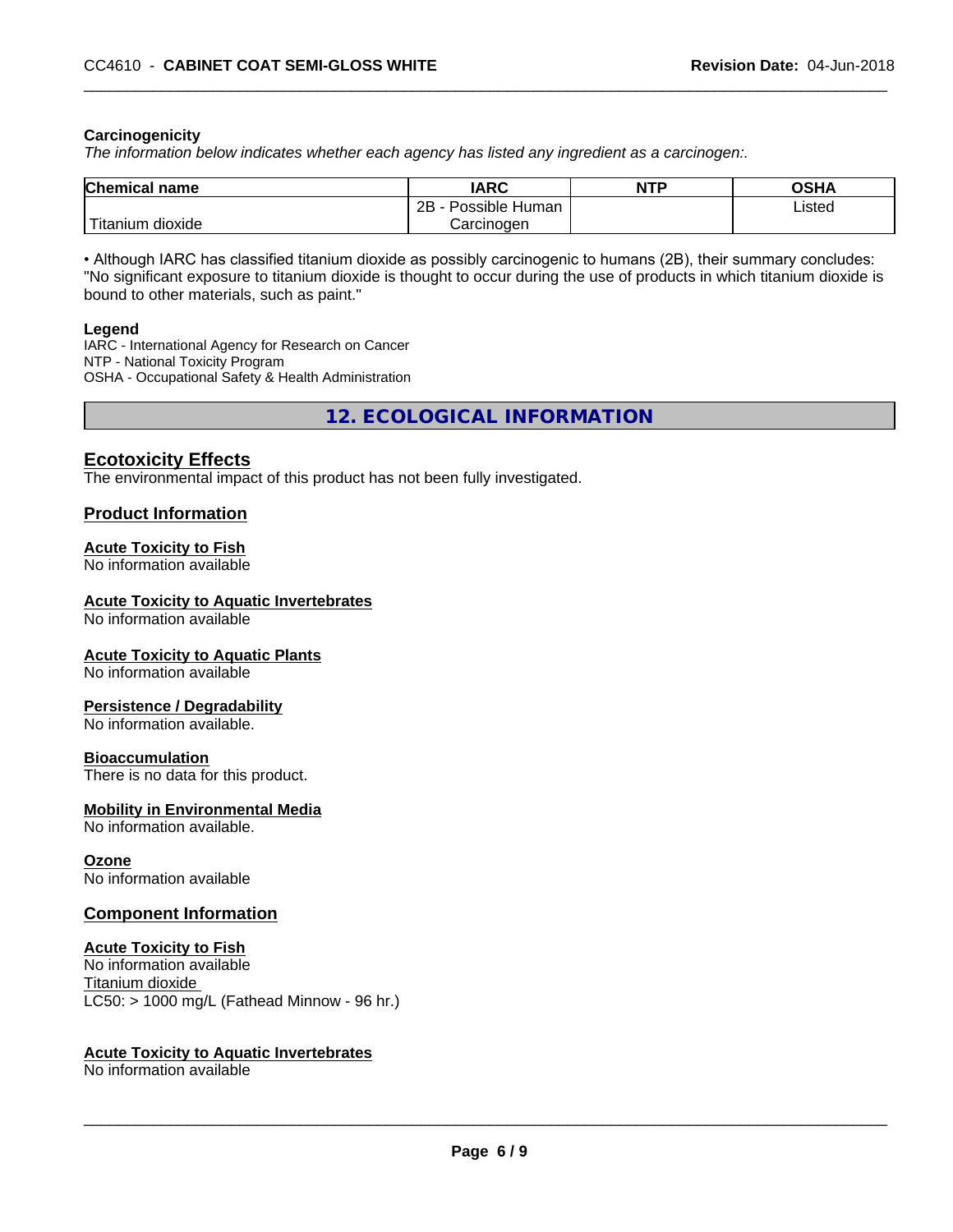### **Acute Toxicity to Aquatic Plants**

No information available

|                              | 13. DISPOSAL CONSIDERATIONS                                                                                                                                                                                               |
|------------------------------|---------------------------------------------------------------------------------------------------------------------------------------------------------------------------------------------------------------------------|
| <b>Waste Disposal Method</b> | Dispose of in accordance with federal, state, and local regulations. Local<br>requirements may vary, consult your sanitation department or state-designated<br>environmental protection agency for more disposal options. |
|                              | 14. TRANSPORT INFORMATION                                                                                                                                                                                                 |
| <b>DOT</b>                   | Not regulated                                                                                                                                                                                                             |
| <b>ICAO/IATA</b>             | Not regulated                                                                                                                                                                                                             |
| <b>IMDG/IMO</b>              | Not regulated                                                                                                                                                                                                             |
|                              | 15. REGULATORY INFORMATION                                                                                                                                                                                                |

### **International Inventories**

| <b>TSCA: United States</b> | Yes - All components are listed or exempt. |
|----------------------------|--------------------------------------------|
| <b>DSL: Canada</b>         | Yes - All components are listed or exempt. |

### **Federal Regulations**

| SARA 311/312 hazardous categorization |    |  |
|---------------------------------------|----|--|
| Acute health hazard                   | Nο |  |
| Chronic Health Hazard                 | Nο |  |
| Fire hazard                           | Nο |  |
| Sudden release of pressure hazard     | N٥ |  |

Reactive Hazard No. No. 2012 12:30 No. 2012

### **SARA 313**

Section 313 of Title III of the Superfund Amendments and Reauthorization Act of 1986 (SARA). This product contains a chemical or chemicals which are subject to the reporting requirements of the Act and Title 40 of the Code of Federal Regulations, Part 372:

*None*

**Clean Air Act,Section 112 Hazardous Air Pollutants (HAPs) (see 40 CFR 61)**

This product contains the following HAPs:

*None*

### **US State Regulations**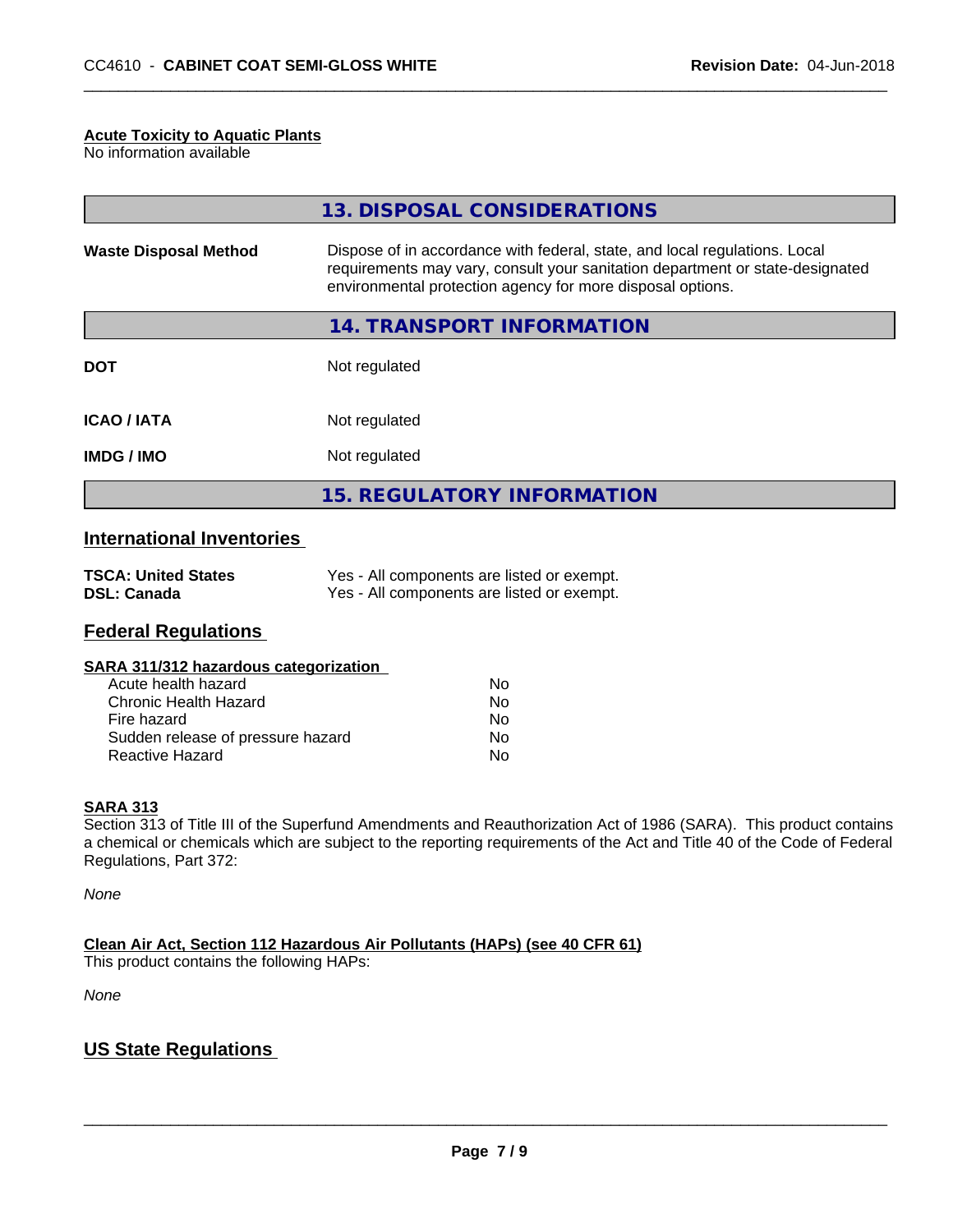### **California Proposition 65**

**AVIMARNING:** Cancer and Reproductive Harm– www.P65warnings.ca.gov

### **State Right-to-Know**

| Chemical<br>name               | Mass<br>sachusetts | <b>Jersev</b><br>Nev | Pennsvlvania |
|--------------------------------|--------------------|----------------------|--------------|
| ⊦dioxide<br>l itanıum          |                    |                      |              |
| <b></b><br>Silica<br>amorphous |                    |                      |              |

### **Legend**

X - Listed

## **16. OTHER INFORMATION**

**HMIS** - **Health:** 1 **Flammability:** 0 **Reactivity:** 0 **PPE:** -

### **HMIS Legend**

- 0 Minimal Hazard
- 1 Slight Hazard
- 2 Moderate Hazard
- 3 Serious Hazard
- 4 Severe Hazard
- \* Chronic Hazard
- X Consult your supervisor or S.O.P. for "Special" handling instructions.

*Note: The PPE rating has intentionally been left blank. Choose appropriate PPE that will protect employees from the hazards the material will present under the actual normal conditions of use.*

*Caution: HMISÒ ratings are based on a 0-4 rating scale, with 0 representing minimal hazards or risks, and 4 representing significant hazards or risks. Although HMISÒ ratings are not required on MSDSs under 29 CFR 1910.1200, the preparer, has chosen to provide them. HMISÒ ratings are to be used only in conjunction with a fully implemented HMISÒ program by workers who have received appropriate HMISÒ training. HMISÒ is a registered trade and service mark of the NPCA. HMISÒ materials may be purchased exclusively from J. J. Keller (800) 327-6868.*

 **WARNING!** If you scrape, sand, or remove old paint, you may release lead dust. LEAD IS TOXIC. EXPOSURE TO LEAD DUST CAN CAUSE SERIOUS ILLNESS, SUCH AS BRAIN DAMAGE, ESPECIALLY IN CHILDREN. PREGNANT WOMEN SHOULD ALSO AVOID EXPOSURE.Wear a NIOSH approved respirator to control lead exposure. Clean up carefully with a HEPA vacuum and a wet mop. Before you start, find out how to protect yourself and your family by contacting the National Lead Information Hotline at 1-800-424-LEAD or log on to www.epa.gov/lead.

| <b>Prepared By</b>      | <b>Product Stewardship Department</b><br>Benjamin Moore & Co.<br>101 Paragon Drive<br>Montvale, NJ 07645<br>800-225-5554 |
|-------------------------|--------------------------------------------------------------------------------------------------------------------------|
| <b>Revision Date:</b>   | 04-Jun-2018                                                                                                              |
| <b>Revision Summary</b> | Not available                                                                                                            |

### Disclaimer

The information contained herein is presented in good faith and believed to be accurate as of the effective date shown